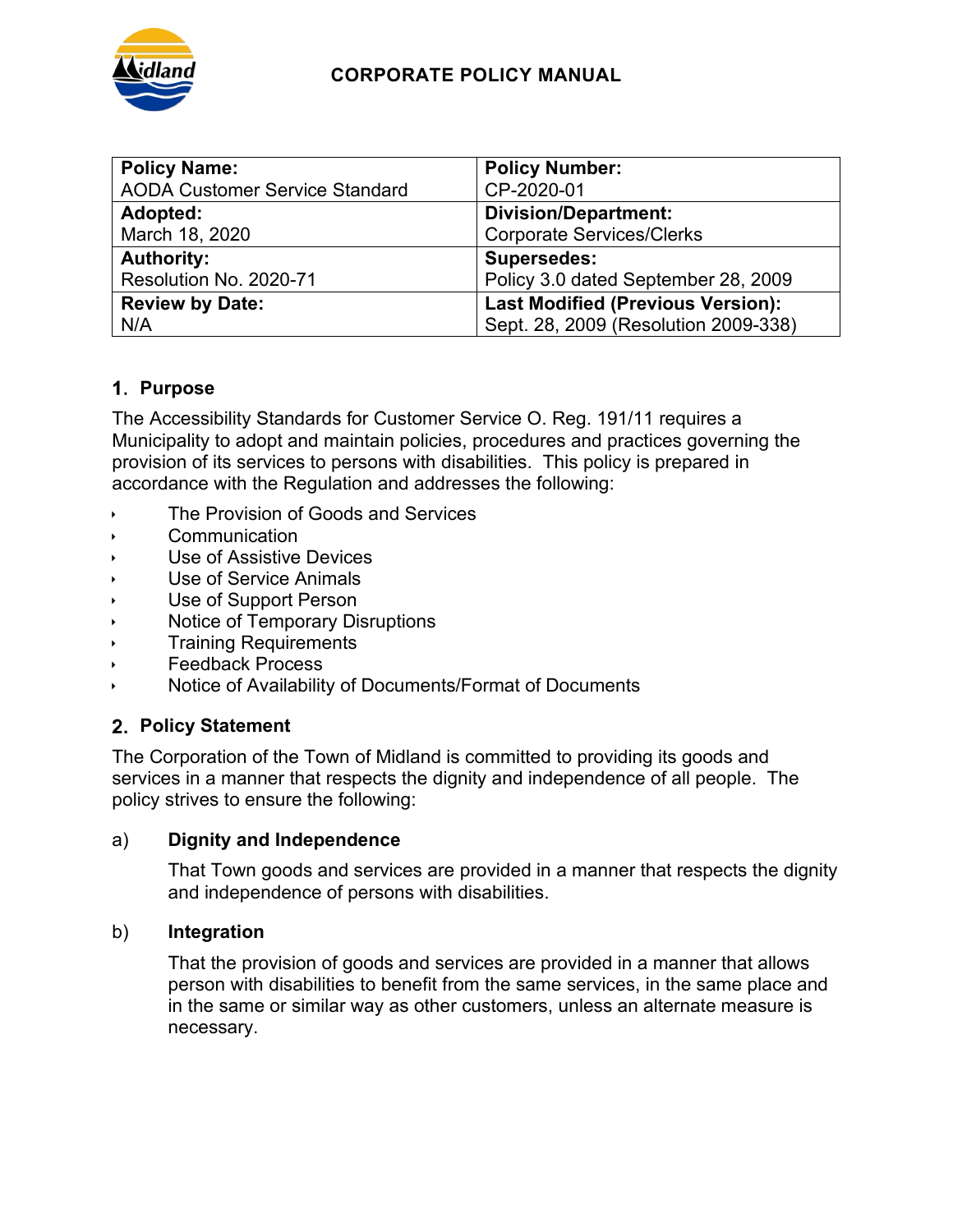# c) **Equal Opportunity**

That the provision of goods and services are provided to persons with disabilities in such a way that they have an opportunity to access our goods and services equal to that given to others.

# **Definitions**

# **Disability**

The *Accessibility for Ontarians with Disabilities Act*, 2005 (AODA) uses the same definition of "disability" as the Ontario Human Rights Code:

- a) Any degree of physical disability, infirmity, malformation or disfigurement that is caused by bodily injury, birth defect or illness and, without limiting the generality of the foregoing, includes diabetes mellitus, epilepsy, a brain injury, any degree of paralysis, amputation, lack of physical co-ordination, blindness or visual impediment, deafness or hearing impediment, muteness or speech impediment, or physical reliance on a guide dog or other animal or on a wheelchair or other remedial appliance or device;
- b) A condition of mental impairment or a developmental disability;
- c) A learning disability or a dysfunction in one or more of the processes involved in understanding or using symbols or spoken language;
- d) A mental disorder, or;
- e) An injury or disability for which benefits were claimed or received under the insurance plan established under the *Workplace Safety and Insurance Act*, 1997.

## **Assistive Devices**

Devices used to assist persons with disabilities in carrying out activities or in accessing the services of persons or organizations covered by this standard. Assistive devices include, but are not limited to, wheelchairs, reading machines, visual aids, recording machines, hearing devices and devices for grasping.

## **Barrier**

Anything that prevents a person with a disability from fully participating in all aspects of society because of his or her disability, including a physical barrier, an architectural barrier, an information or communications barrier, an attitudinal barrier, a technological barrier, a policy or a practice.

## **Guide Dog**

A guide dog shall mean a dog trained as a guide for a blind person and having the qualifications prescribed by the applicable regulations.

## **Service Animal**

An animal is a service animal for a person with a disability: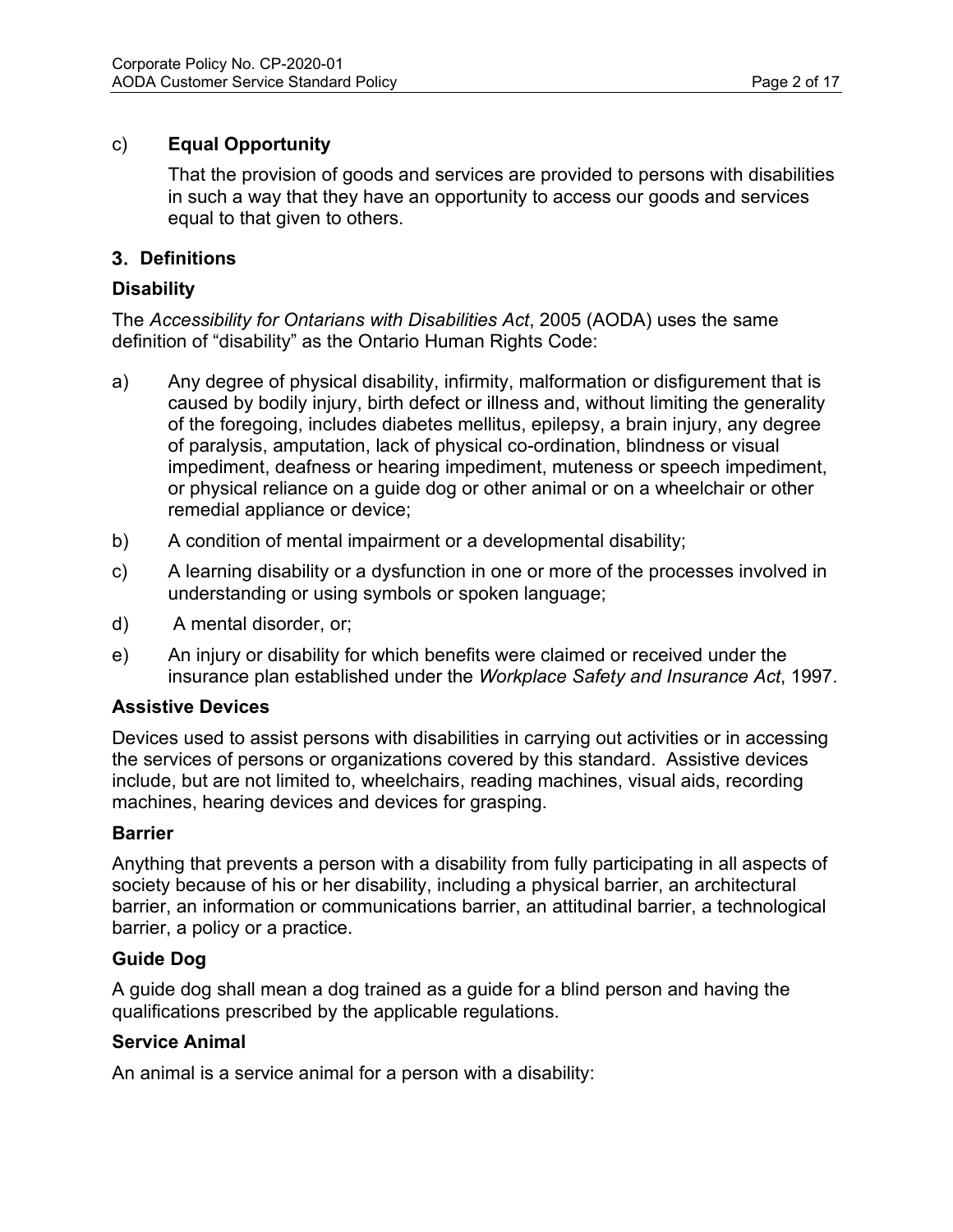- a) If it is readily apparent that the animal is used by the person for reasons relating to his or her disability; or
- b) If the person provides a letter from a physician or nurse confirming that the person requires the animal for reasons relating to the disability.

#### **Support Person**

A support person is an individual hired or chosen by a person with a disability to provide services or assistance with communication, mobility, personal care, medical needs or with access to goods or services.

For the purposes of this Policy:

- "Clerk" means the Clerk of the Town of Midland
- "Council" means the Council of the Town of Midland
- c) "Town" mean the Corporation of the Town of Midland

## **The Provision of Goods and Services**

The Town will use reasonable efforts, where possible to ensure that its policies, practices and procedures are consistent with the following principles:

- a. The Town's goods and services shall be provided in a manner that respects the dignity and independence of persons with disabilities.
- b. The provision of the Town's goods and services to persons with disabilities shall be integrated, unless an alternate measure is necessary, to enable a person with a disability to obtain, use or benefit from the goods or services.
- c. Persons with disabilities shall be provided with an opportunity equal to that given to others to obtain, use and benefit from the Town's goods and services.

In order to ensure that the Town reaches its goals in the provision of its goods and services the following areas are addressed:

#### 4.1 **Communication**

When communicating with persons with disabilities, the Town of Midland will do so in a manner that considers the person's current barriers. Staff will be trained on how to interact and communicate with people with various types of disabilities.

The Town is committed to providing fully accessible telephone services to our customers. If conventional telephone service is not suitable to the customer's needs, the Town will offer to communicate with the customer by email and/or TTY Telephone Service.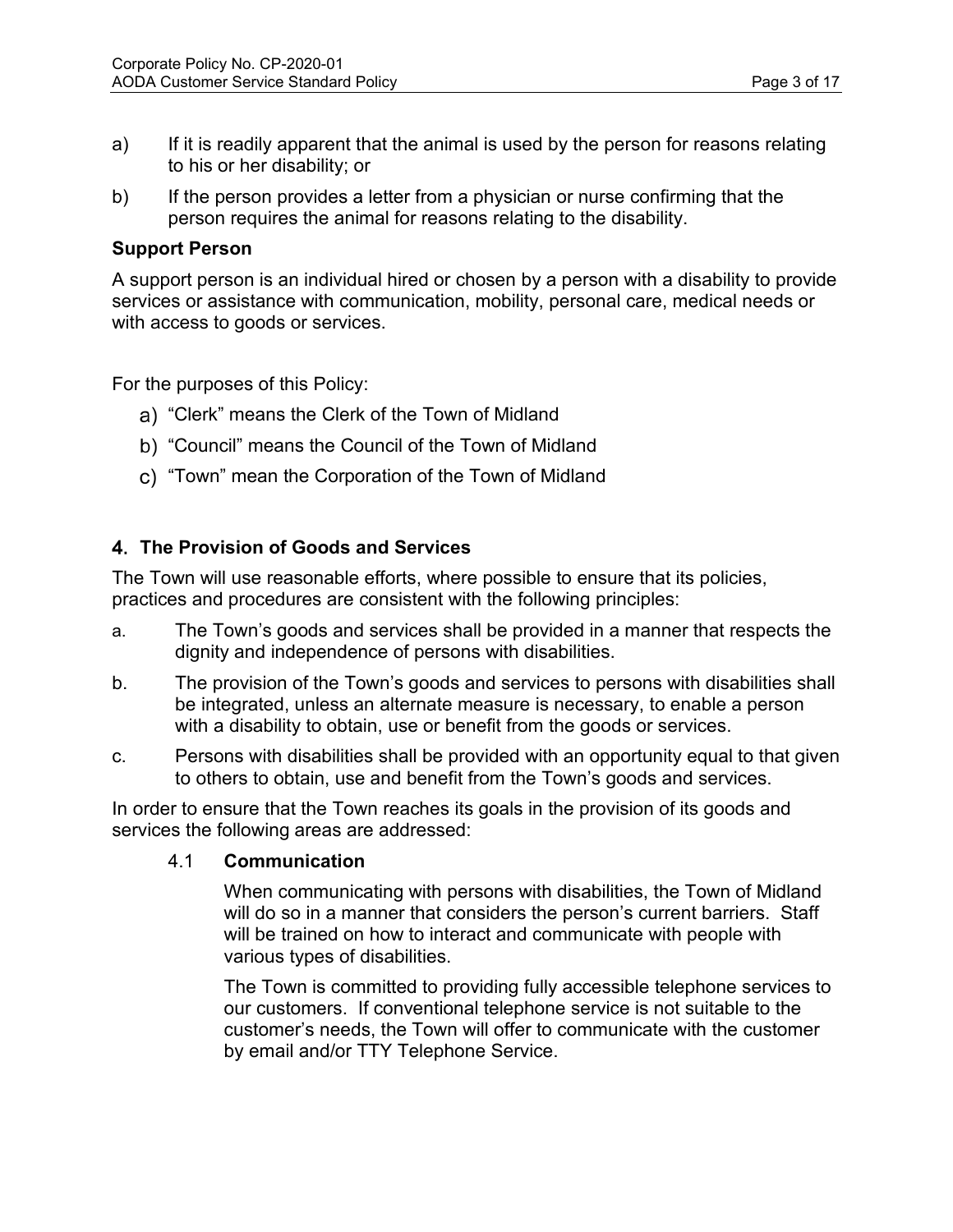# 4.2 **Assistive Devices**

The Town is committed to serving individuals who require the use of assistive devices to obtain, use or benefit from our goods and services. Staff will be familiarized with the various assistive devices that may be used by persons with disabilities.

Exceptions may occur wherein the person with a disability is hindered from using an assistive device or it may be deemed as a health and safety risk to others. In these situations, the Town shall make every effort to accommodate the individual by offering reasonable measures of assistance in obtaining, using or benefiting from our goods and services.

## **5. Use of Service Animals**

Persons with disabilities may enter facilities owned and/or operated by the Town of Midland accompanied by a guide dog or other service animal and may keep the animal with them provided that the facilities are open to the public and that the animal is not otherwise excluded by law. If the use of a service animal is precluded by law from the premises, the Town shall make every effort to accommodate other measures to enable the person with a disability to obtain, use or benefit from our goods and services.

If it is not easily identifiable that an animal is a service animal, the municipality can ask the person to provide documentation from a regulated health professional including doctors, nurses, audiologists/speech language pathologists, chiropractors, occupational therapist, optometrists, physiotherapists, psychologists, psychotherapists/registered mental health therapists.

Staff shall be trained to interact appropriately with people with disabilities who are accompanied by a service animal.

# **6. Use of Support Person**

If an individual is accompanied by a support person, they are both permitted to enter facilities owned and/or operated by the Town of Midland provided that the facilities are open to the public. They shall not be prevented from having access to each other while on the premises.

Where fees for services are required to any Town facility, event, or program and provided that the person with a disability is a paying participant, then fees will not be charged for the support person. Fares must also be waived.

The Town may require a person with a disability to be accompanied by a support person while on its premises, in consultation with the person with a disability and only if a support person is necessary to protect the health or safety of the person with a disability or the health and safety of others on the premises.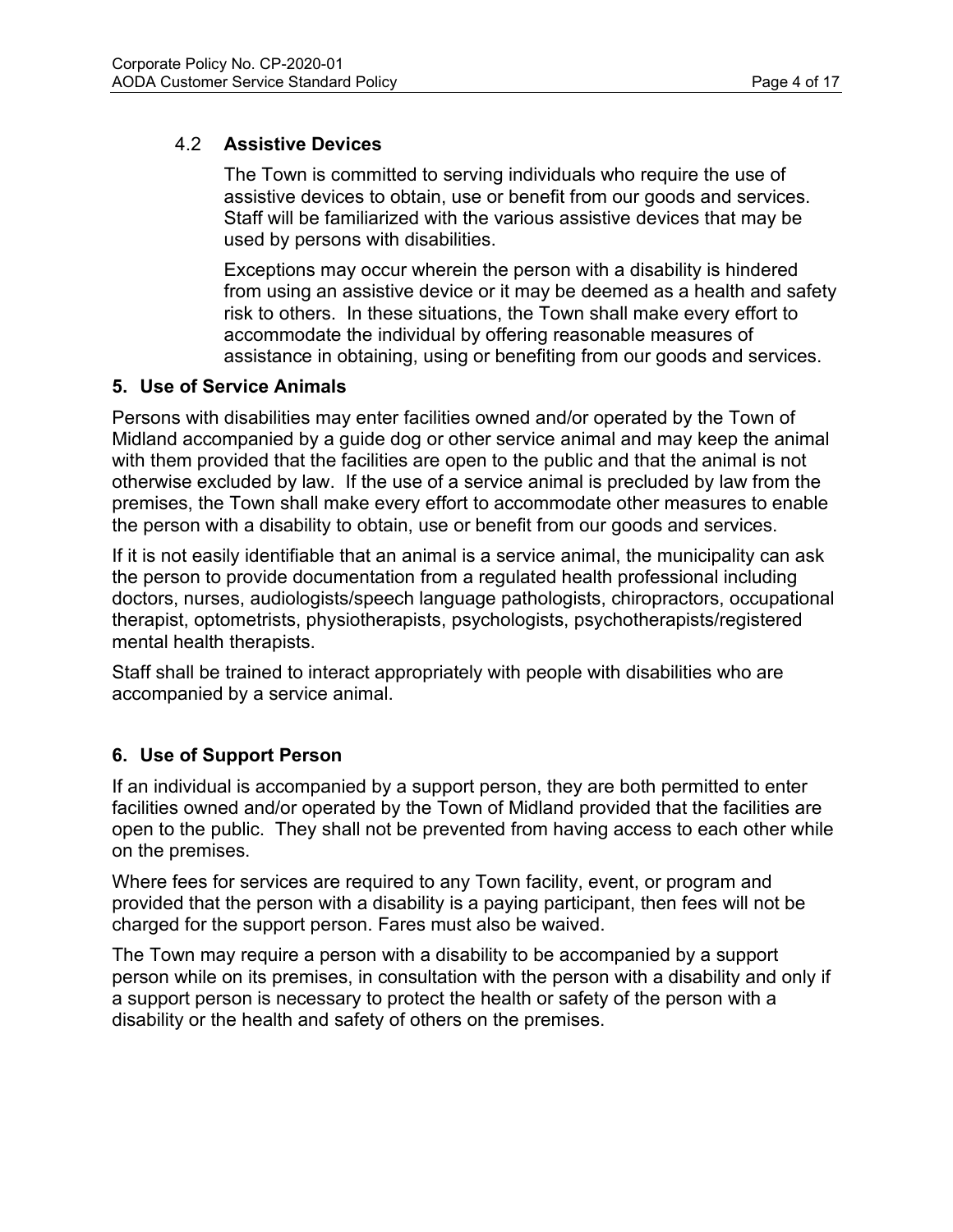# **7. Notice of Temporary Disruption**

Temporary disruptions in Town services or facilities may occur due to circumstances that may or may not be within the Town's control or knowledge.

The Town will make every effort to provide customers with notice of planned or unexpected disruptions in the facilities or services usually used by people with disabilities. The notice shall include reasons for the disruption, anticipated duration of disruption and a description of alternative facilities or services if available.

Notices of disruption shall be posted at the following locations:

- on the Town's website
- on the Municipal Message Board at the Municipal Office 575 Dominion Avenue
- At the public entrances and service counters of the affected premise and service counters of the affected premises

In the event that the disruption is planned and the timing permits, the notice of disruption shall also appear on the Town pages of the Midland Mirror. Sample notices are attached as Appendix A (Scheduled Service Disruption) and B (Unexpected Service Disruption).

## **8. Training Requirements**

The Town will ensure that the following persons receive training in the provision of goods and services to persons with disabilities (Customer Service training):

- a) Every person (employee, agent, volunteer or third party) who deals with members of the public on behalf of the Municipality.
- b) Every person who participates in the development of the Township's policies, practices and procedures governing the provision of goods and services to members of the public.

The training shall include the following:

- The purpose of the *Accessibility for Ontarians with Disabilities Act*, 2005 (AODA) and the requirements of the Customer Service Standard.
- $\rightarrow$  How to interact and communicate with persons with various types of disabilities.
- $\rightarrow$  How to interact with persons with disabilities who use an assistive device or require the assistance of a service animal or assistance of a support person.
- $\rightarrow$  How to use equipment or devices available on Town property and provided by the Town that may help with the provision of goods and services to a person with a disability.
- What to do if a person with disability is having difficulty accessing the Town's goods or services.
- $\rightarrow$  The Town's policies, practices and procedures relating to the customer service provided.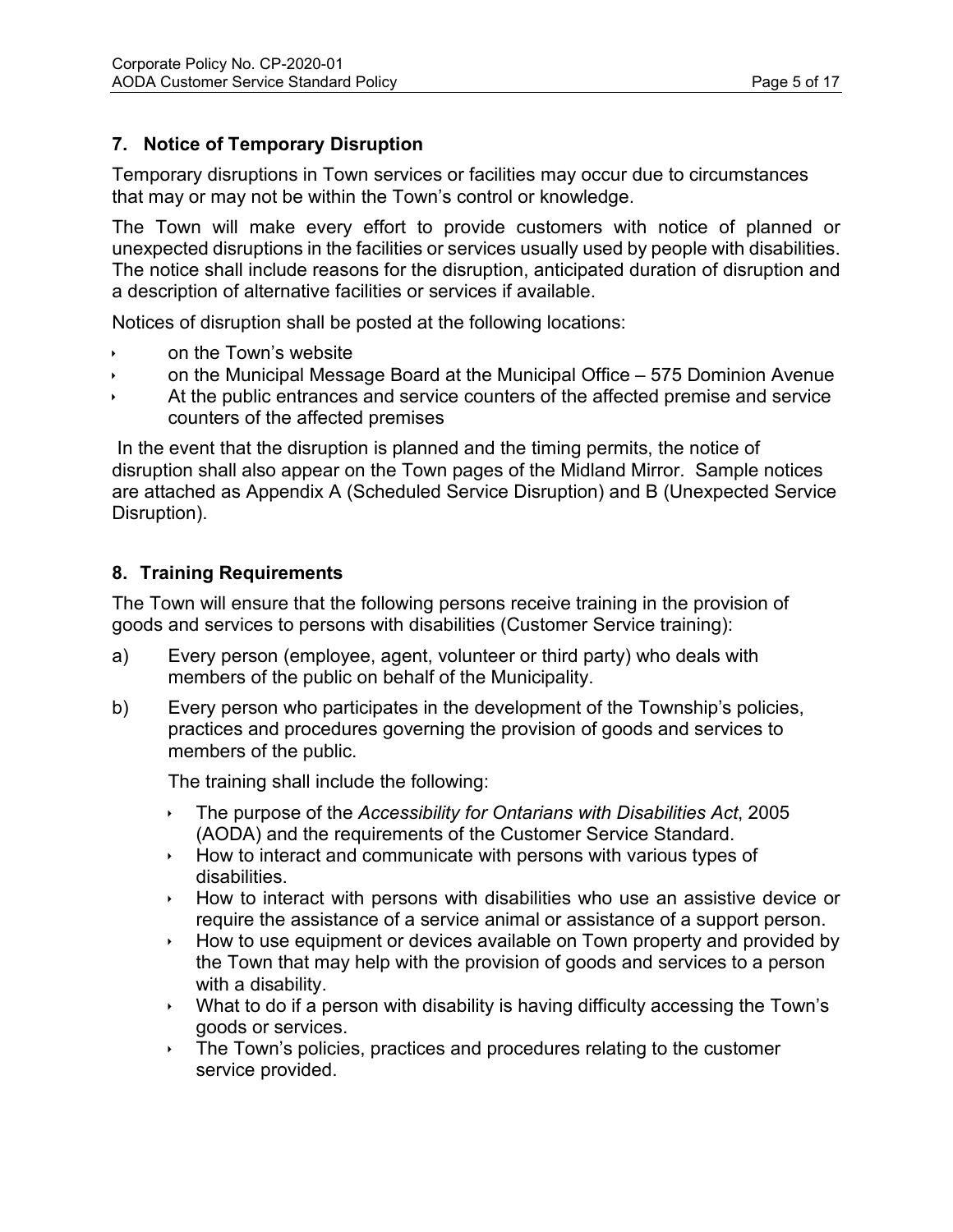# **Continued Training**

New employees, volunteers, third party agents, etc. shall receive training as soon as practical. Employees will also be trained on an ongoing basis if changes are made to the policies, practices and procedures.

## **Third Party and Contract Agencies**

A copy of the Town's Customer Service Policy and related information will be provided to Third Party agencies. They will be required to read and return a form certifying their receipt and understanding of the information. It will be the responsibility of the third party or contract agency to train all their staff based on the information provided by the Town.

## **Training Records**

The Town will ensure that all training records are inputted into the municipal training database including name of employee, date of training and date of completion.

## **9. Feedback Process**

Feedback from our customers provides the Town with an opportunity to learn and improve. The Municipality is committed to excellent customer service and feedback from the public is encouraged to identify areas that may require change and service improvement.

To assist the Town of Midland in ensuring that provision of its goods and services to persons with disabilities is done so in an effective and timely manner, the customer is invited to provide their feedback as follows:

| a)           | By mail or in person at: | Town of Midland<br>575 Dominion Avenue<br>Midland, Ontario L4R 1R2<br>Attention: K. Desroches, Municipal Clerk |
|--------------|--------------------------|----------------------------------------------------------------------------------------------------------------|
| b)           | By Telephone at:         | 705-526-4275 Extension 2208                                                                                    |
| $\mathsf{c}$ | By TTY Telephone:        | 705-526-4275 Extension 2824                                                                                    |
| d)           | By email at:             | kdesroches@midland.ca                                                                                          |
| e)           | By Feedback Form at:     | www.midland.ca                                                                                                 |

In order to assist in a proper response, customers will be asked to provide their name, address, telephone number and any other contact information necessary.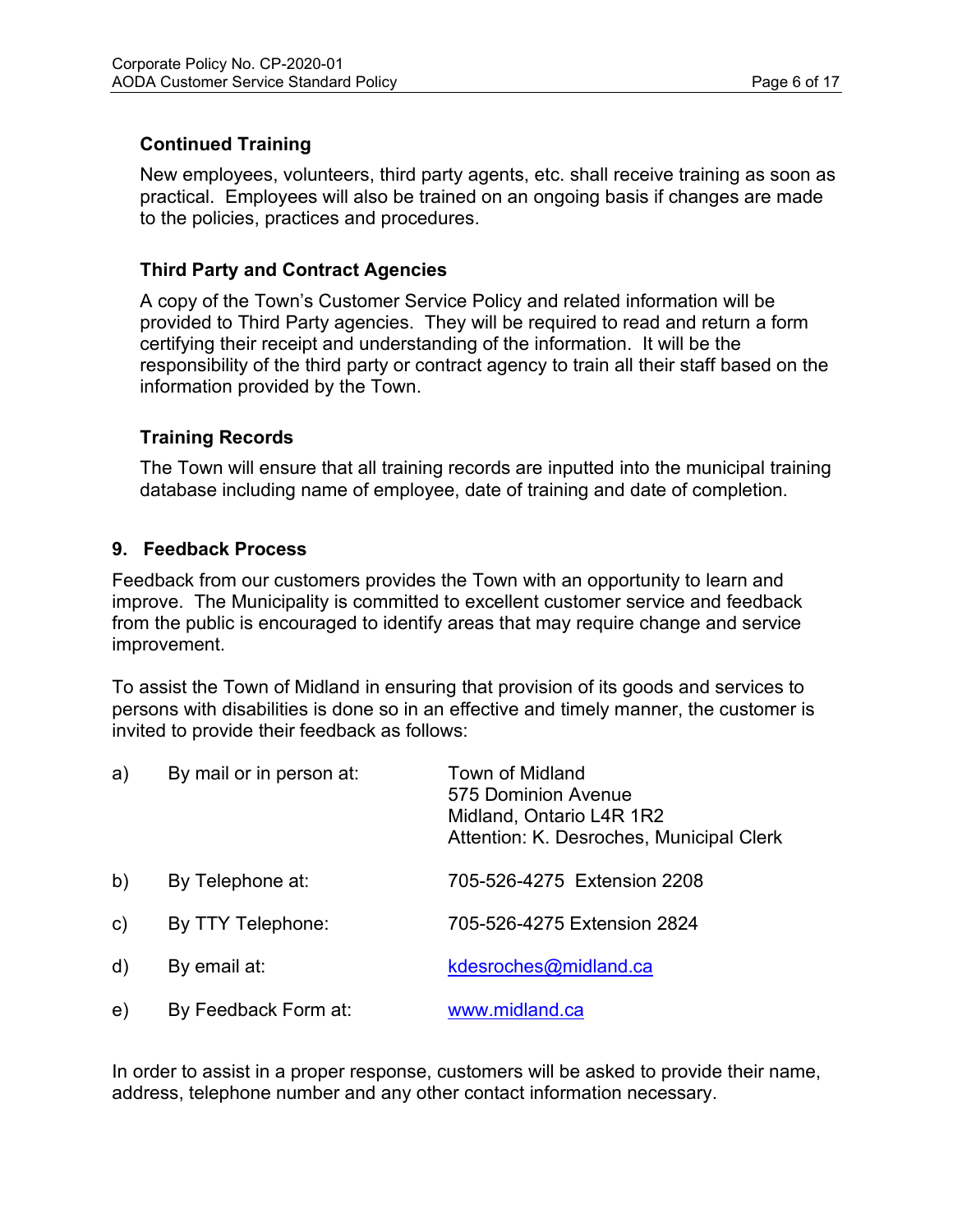Information regarding the feedback process will be posted on the Town's website at [www.midland.ca.](http://www.midland.ca/) The Town will strive to provide responses to feedback within five (5) business days from its receipt.

The Customer Service Feedback Form is attached as Appendix C.

## **10. Notice of Available of Documents/Format of Documents**

This policy and related information pertaining to the delivery of goods and services will be made available, upon request, in a format that takes into account the individual's disability. The Town and the individual may agree upon the format to be used.

This policy and related information will be made available on the Town's website.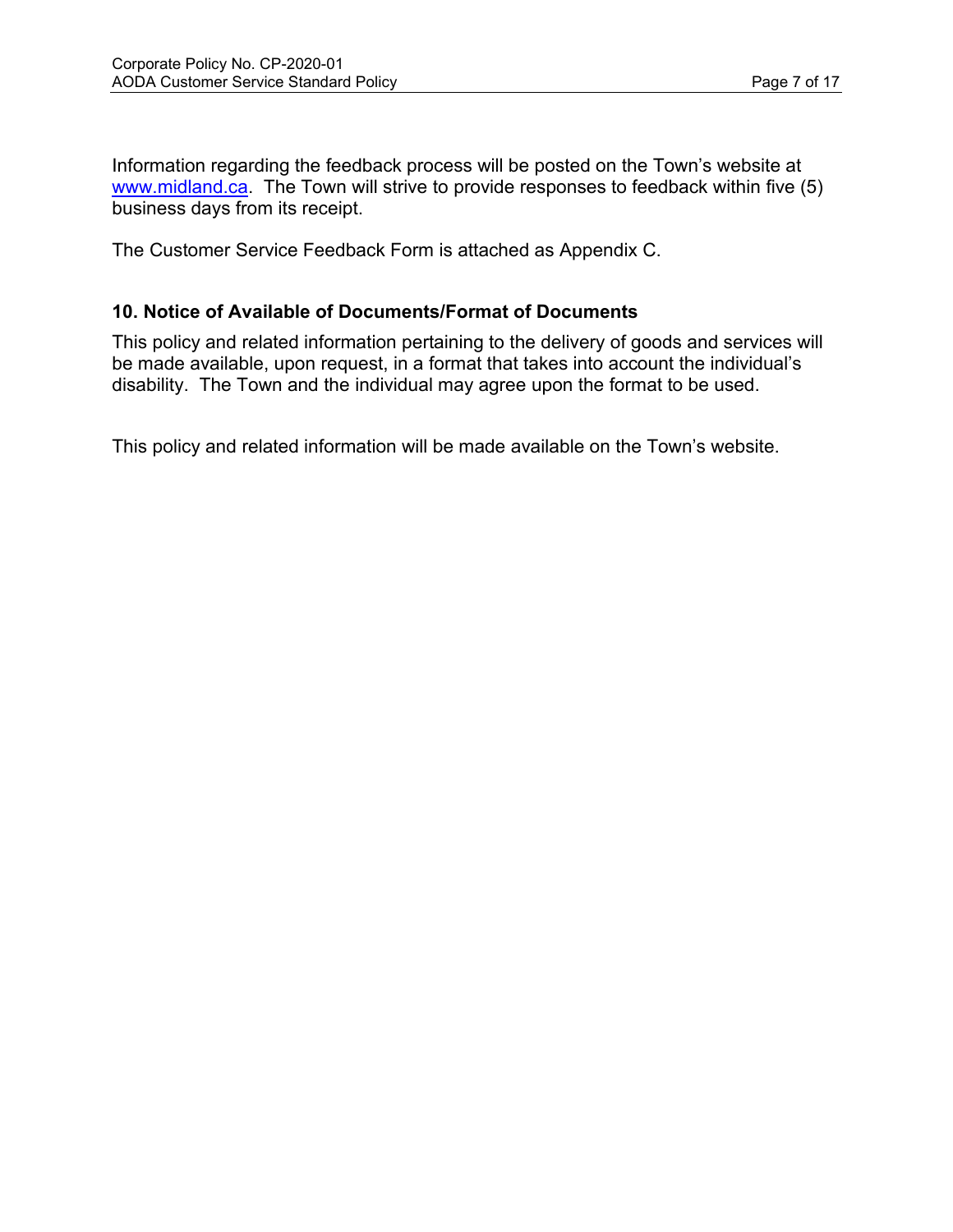# Appendix 'A'

|                              | The Corporation of the Town of Midland                                                     |  |
|------------------------------|--------------------------------------------------------------------------------------------|--|
| idland                       | <b>Notice of Scheduled Service Disruption</b>                                              |  |
|                              | There will be a scheduled service disruption at the Town of Midland Municipal offices. The |  |
|                              |                                                                                            |  |
| This disruption includes:    |                                                                                            |  |
|                              |                                                                                            |  |
|                              |                                                                                            |  |
|                              |                                                                                            |  |
|                              |                                                                                            |  |
| Alternative (if applicable): |                                                                                            |  |
|                              |                                                                                            |  |
|                              |                                                                                            |  |
|                              |                                                                                            |  |
|                              |                                                                                            |  |
|                              |                                                                                            |  |

On behalf of the Town of Midland we would like to thank you for your patience in this matter.

Karen Desroches Municipal Clerk Accessibility Coordinator Town of Midland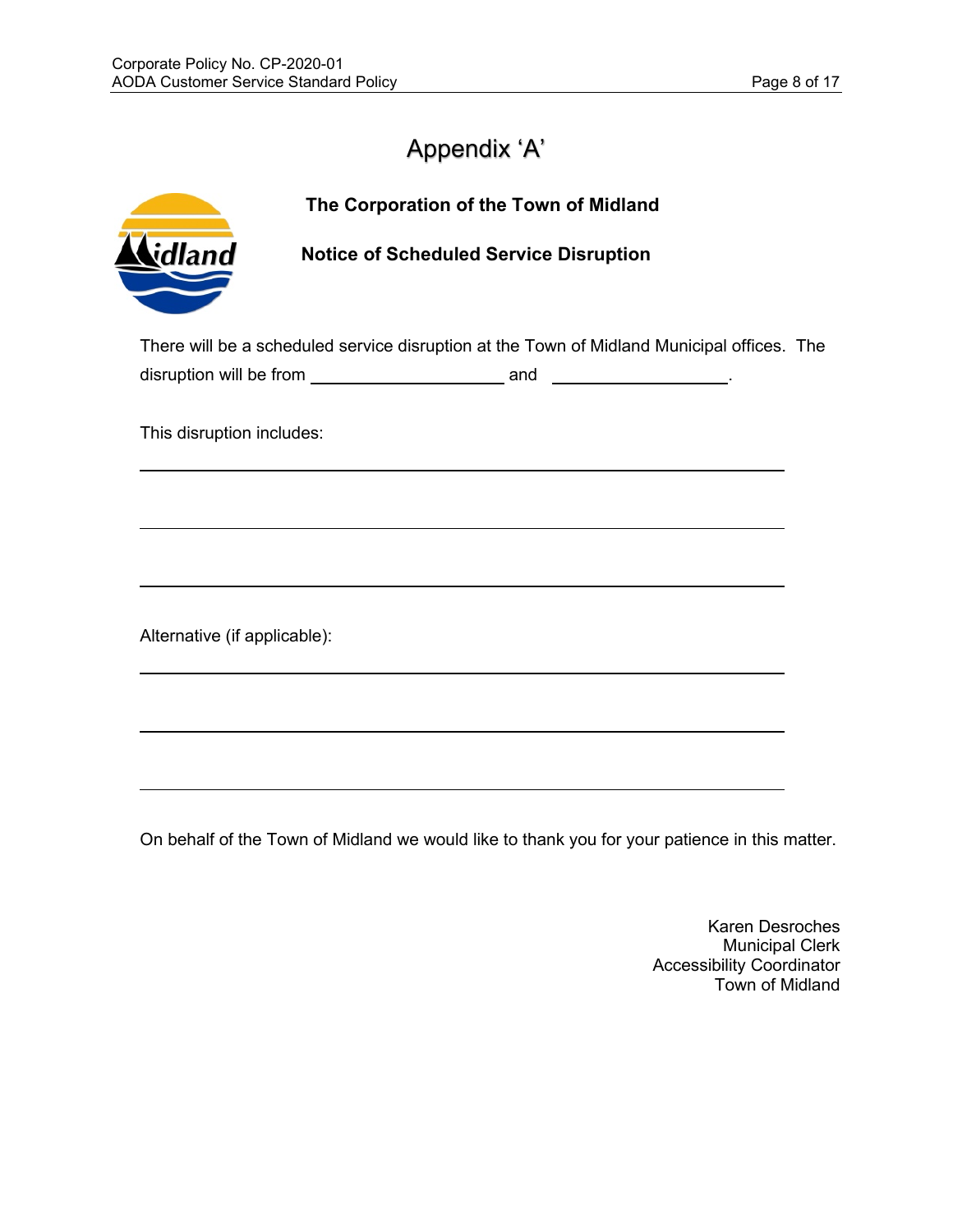| Appendix B |  |  |  |  |
|------------|--|--|--|--|
|------------|--|--|--|--|

| idland                       | The Corporation of the Town of Midland<br><b>Notice of Unexpected Service Disruption</b>                                                                                   |
|------------------------------|----------------------------------------------------------------------------------------------------------------------------------------------------------------------------|
|                              | There is currently an unexpected service disruption at (insert location) ______________<br>the contract of the contract of the contract of the contract of the contract of |
|                              | The estimated time of the service disruption will be from ______________________                                                                                           |
| This disruption includes:    |                                                                                                                                                                            |
|                              |                                                                                                                                                                            |
| Alternative (if applicable): |                                                                                                                                                                            |
|                              |                                                                                                                                                                            |
|                              |                                                                                                                                                                            |

On behalf of the Town of Midland we would like to thank you for your patience in this matter.

Karen Desroches Municipal Clerk Accessibility Coordinator Town of Midland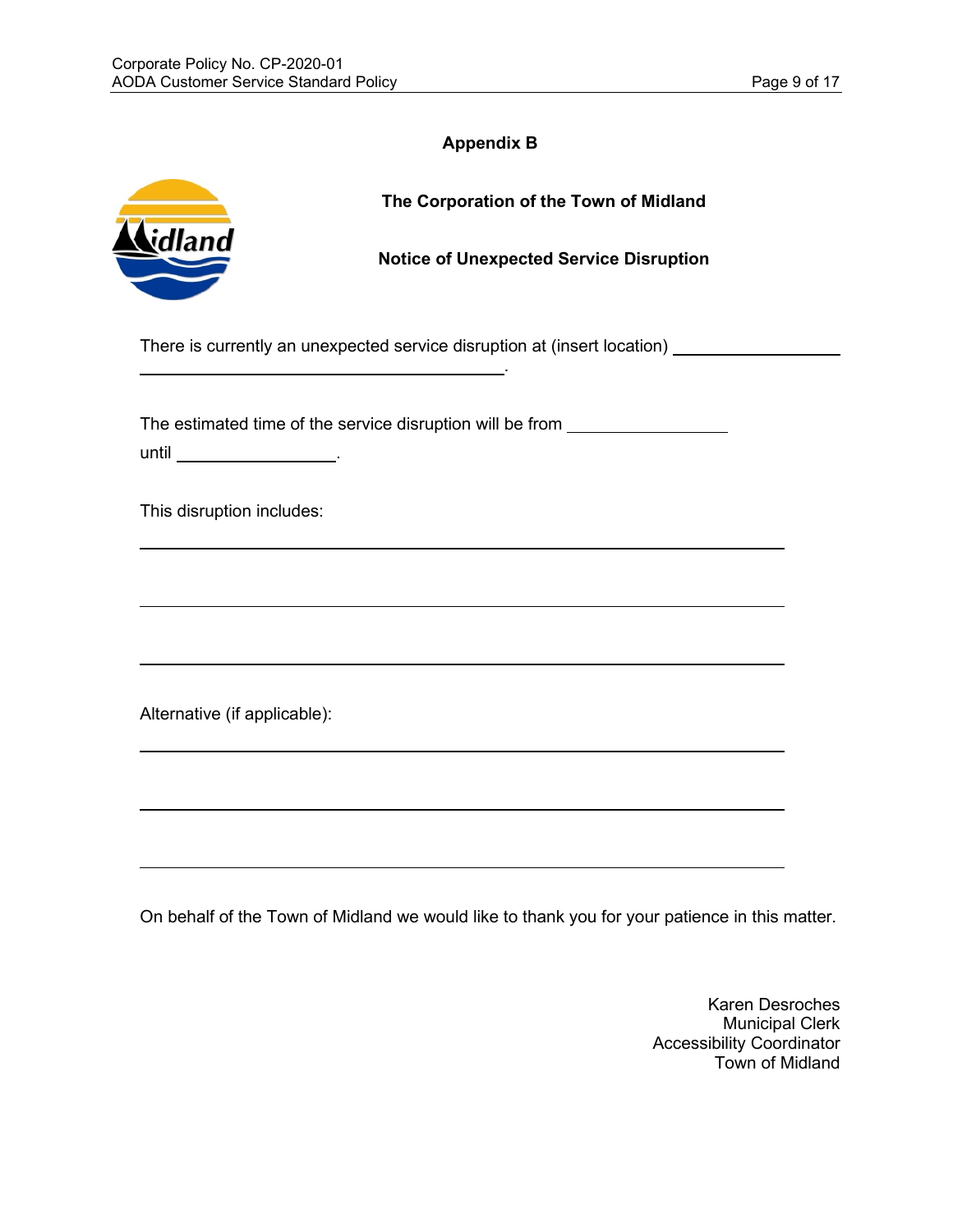|                  | <b>Appendix C</b>                                                                                                                                                                                                                                             |
|------------------|---------------------------------------------------------------------------------------------------------------------------------------------------------------------------------------------------------------------------------------------------------------|
| lland            | The Corporation of The Town of Midland                                                                                                                                                                                                                        |
|                  | <b>Accessible Customer Service Feedback Form</b>                                                                                                                                                                                                              |
|                  | The Corporation of the Town of Midland is committed to providing its goods and services in a<br>manner that respects the dignity and independence of all people. In order to ensure that we<br>are meeting your needs, please complete the information below. |
|                  | Did we respond effectively to your customer service needs?                                                                                                                                                                                                    |
| <b>Yes</b>       |                                                                                                                                                                                                                                                               |
| <b>No</b>        |                                                                                                                                                                                                                                                               |
| <b>Comments:</b> |                                                                                                                                                                                                                                                               |
|                  |                                                                                                                                                                                                                                                               |
|                  |                                                                                                                                                                                                                                                               |
|                  | Were your accessibility needs accommodated in the delivery of our customer service?                                                                                                                                                                           |
| <b>Yes</b>       |                                                                                                                                                                                                                                                               |
| <b>No</b>        |                                                                                                                                                                                                                                                               |
| <b>Comments:</b> |                                                                                                                                                                                                                                                               |
|                  |                                                                                                                                                                                                                                                               |
|                  |                                                                                                                                                                                                                                                               |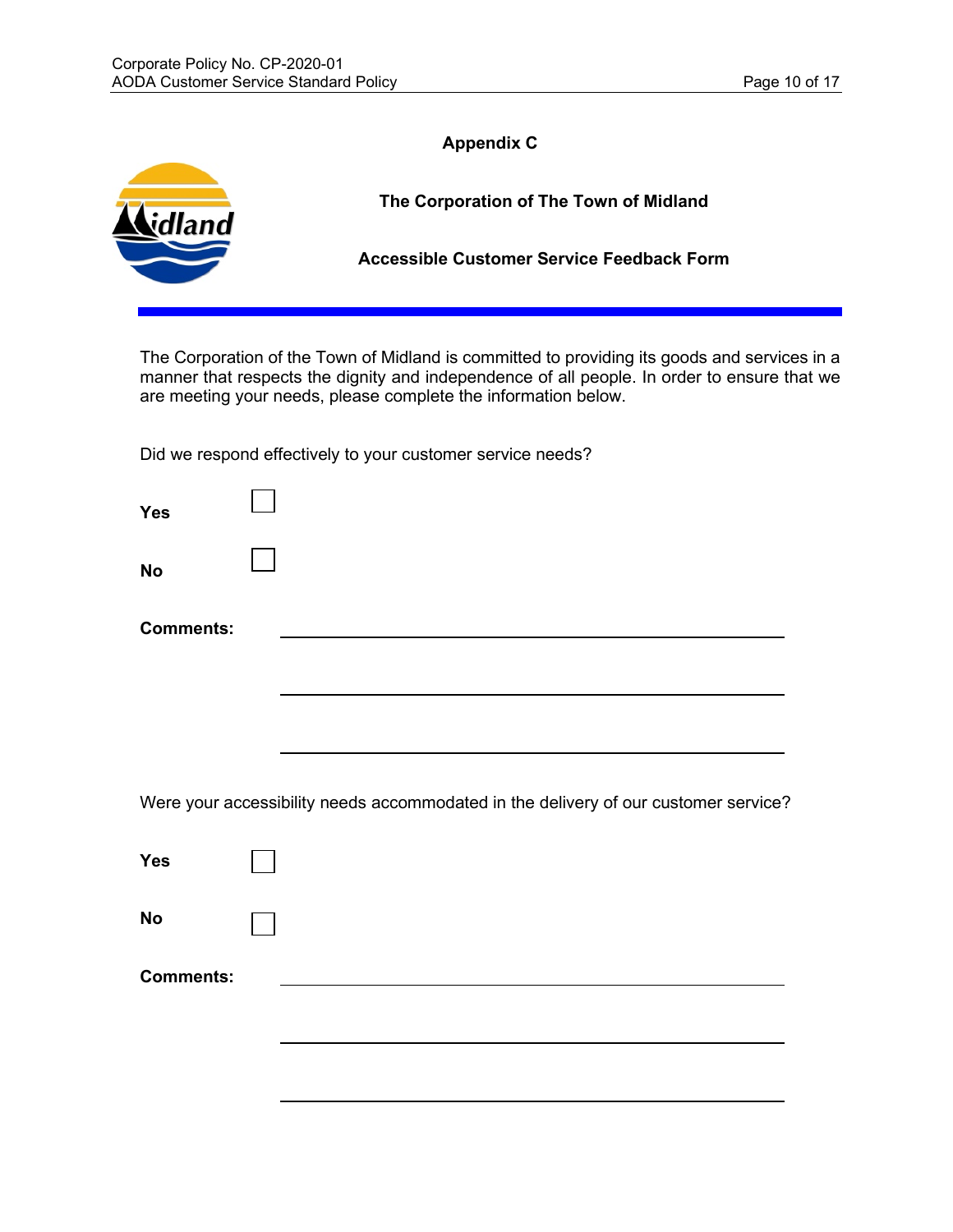## **Accessible Customer Service Feedback Form** – cont'd

Did you have any problems accessing our goods and services?

| <b>Yes</b>                             |  |
|----------------------------------------|--|
| <b>No</b>                              |  |
| <b>Comments:</b>                       |  |
|                                        |  |
|                                        |  |
|                                        |  |
| <b>Additional Comments:</b>            |  |
|                                        |  |
|                                        |  |
|                                        |  |
|                                        |  |
| <b>Contact Information (Optional):</b> |  |
| Name:                                  |  |
| <b>Address:</b>                        |  |
|                                        |  |
| <b>Phone No.:</b>                      |  |
| Email:                                 |  |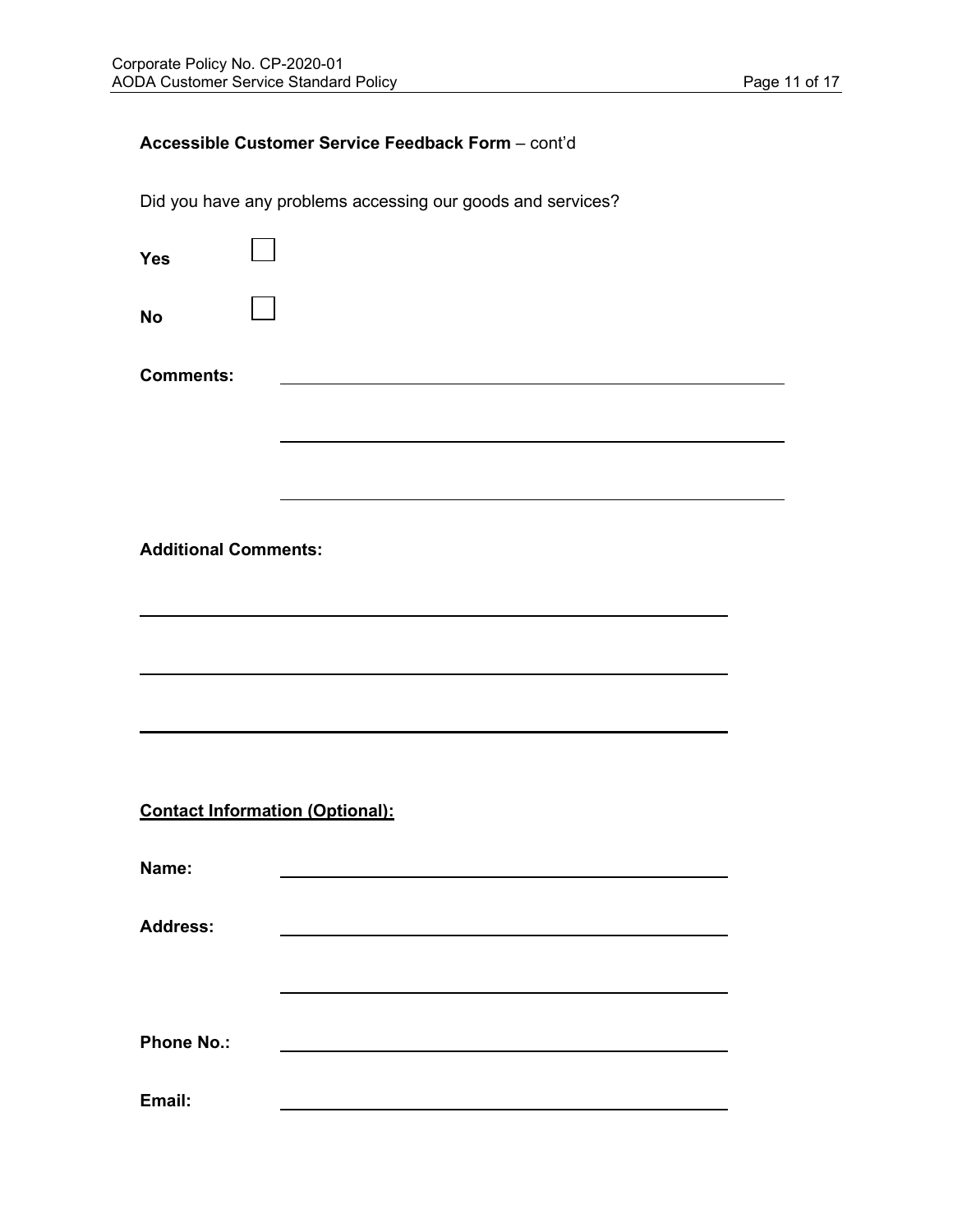We also provide additional methods of receiving customer feedback including:

| By Mail:   | <b>Town of Midland</b>                                              |
|------------|---------------------------------------------------------------------|
|            | 575 Dominion Avenue                                                 |
|            | Midland, ON L4R 1R2                                                 |
|            | Attention: K. Desroches, Municipal Clerk/Accessibility Coordinator  |
|            | By Telephone: 705-526-4275 Extension 2208                           |
| By TTY:    | 705-526-4275 Extension 2824                                         |
| By Email:  | kdesroches@midland.ca                                               |
|            | By Feedback Form: www.midland.ca                                    |
| In Person: | <b>Municipal Office</b><br>575 Dominion Avenue, Midland, ON L4R 1R2 |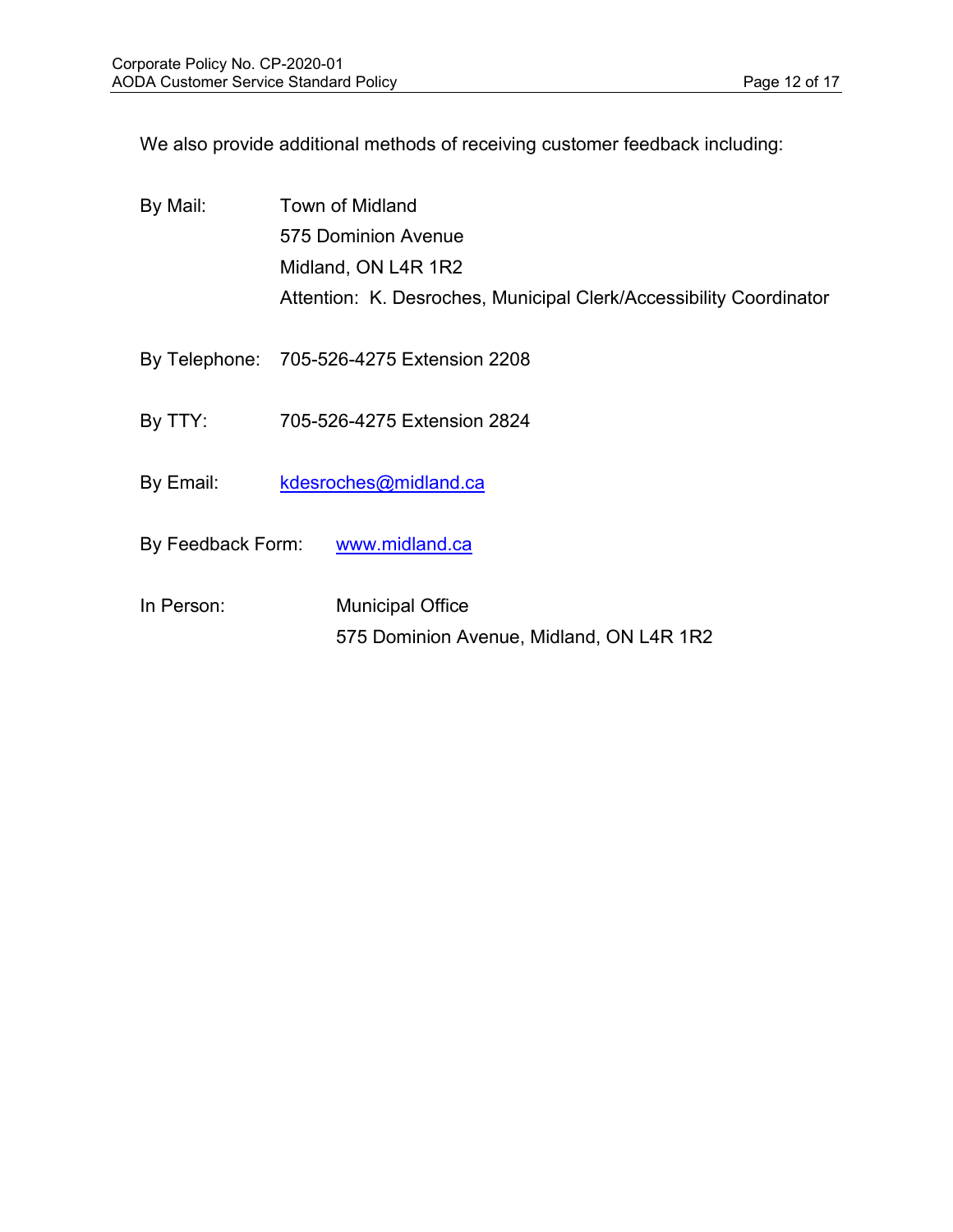# **Understanding the Needs of People with Disabilities**

#### **and**

## **How to Interact Appropriately**

#### **Types of Disabilities:**

#### **Vision**

Vision disabilities reduce one's ability to see clearly. Impaired vision can restrict a person's ability to read signs, locate landmarks or see hazards. In some cases, it may be difficult to tell if a person has a vision disability. Others may use a guide dog or white cane.

- Identify yourself when you approach your customer and speak directly to them.
- $\rightarrow$  Speak normally and clearly.
- Never touch your customer without asking permission, unless it's an emergency.
- If you offer assistance, wait until you receive permission.
- $\rightarrow$  Offer your arm (the elbow) to guide the person and walk slowly.
- Do not touch or address service animals.
- Do not leave your customer in the middle of a room. Show them to a chair or guide them to a comfortable location.
- $\rightarrow$  Do not walk away without saying good-bye.
- $\rightarrow$  Be patient.

#### **Hearing**

People who have hearing loss may be deaf or hard of hearing. Hearing loss has a wide variety of degrees. People who are hearing impaired may require assistive devices when communicating. Some people may use sign language, notes or hearing aids when communicating. They may also use email, pagers, or TTY telephone service.

- $\rightarrow$  Always ask how you can help. Do not shout.
- Attract the customer's attention before speaking. The best way is a gentle touch on the shoulder or gently waving your hand.
- Make sure you are in a well-lighted area where your customer can see your face.
- $\rightarrow$  Look at and speak directly to your customer. Address your customer, not the interpreter.
- If necessary, ask if another method of communicating would be easier, i.e. a pen and paper.
- $\rightarrow$  Do not put your hands in front of your face when speaking.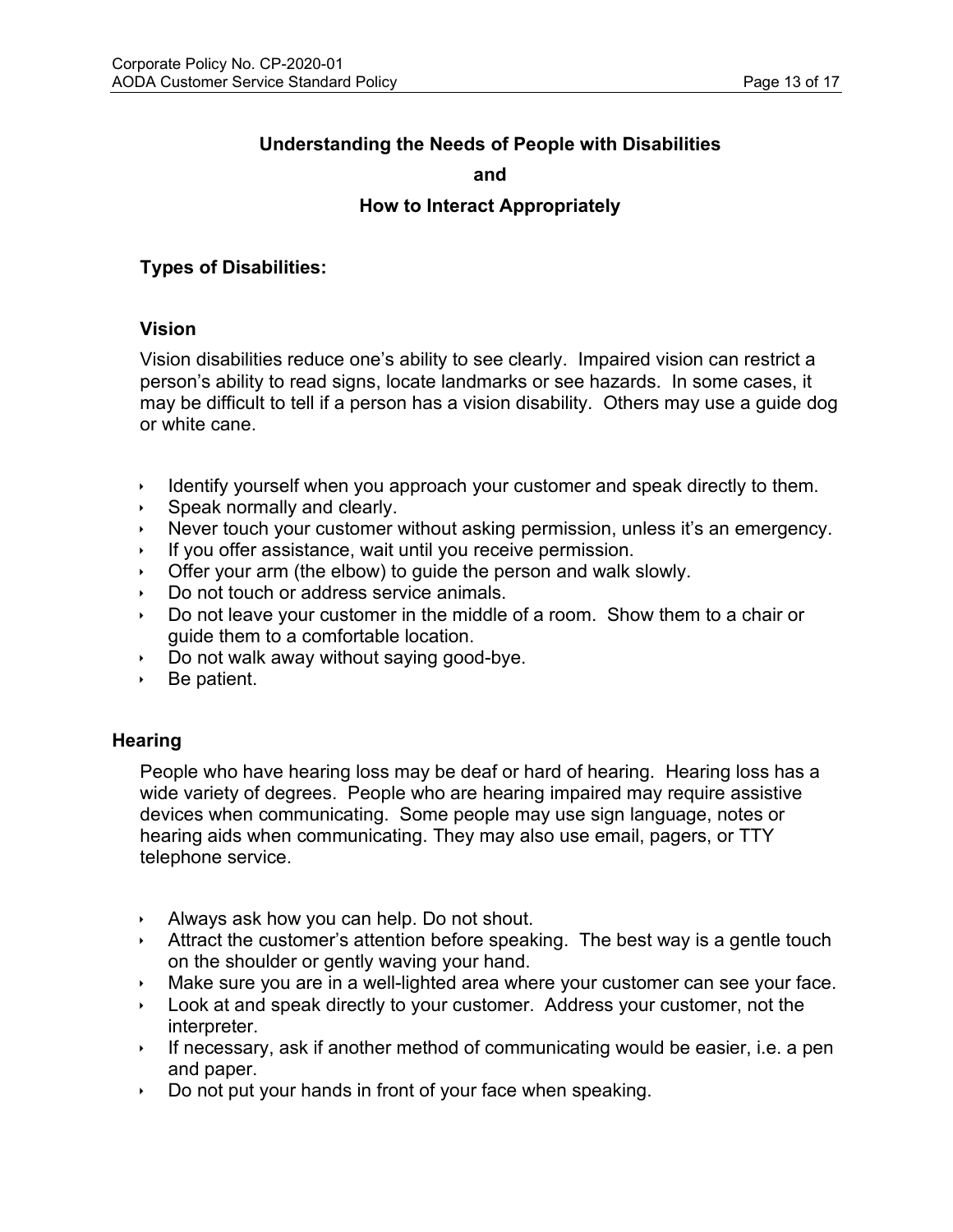- Do not touch or address service animals.
- Any personal matters (i.e. financial) should be discussed in a private room to avoid other people overhearing.
- ▶ Be patient.

## **Deaf-Blind**

A person who is deaf-blind cannot see or hear to some extent. This results in greater difficulties in accessing information and managing daily activities. Most people who are deaf-blind will be accompanied by an intervener.

Interveners are trained in special sign language that involves touching the hands of the client, manual alphabet or finger spelling, and may guide and interpret for their client.

- Do not assume what a person can or cannot do. Some people who are deafblind have some sight or hearing, while others neither.
- $\rightarrow$  A customer who is deaf-blind is likely to explain to you how to communicate with them or give you an assistance card or a note explaining how to communicate with them.
- Speak directly to your customer as you normally would, not to the intervener.
- Identify yourself to the intervener when you approach your customer who is deafblind.
- Do not touch are address service animals.
- Never touch a person who is deaf-blind suddenly or without permission, unless it's an emergency.
- $\rightarrow$  Be patient.

## **Physical**

There are many types and degrees of physical disabilities and not all require a wheelchair. For example, people who have arthritis, heart or lung conditions, or amputations may also have difficulty moving, standing or sitting. It may be difficult to identify a person with a physical disability.

- $\rightarrow$  Speak normally and directly to your customer. Don't speak to someone who is with them.
- People with physical disabilities often have their own ways of doing things. Ask before you help.
- Do not touch assistive devices, including wheelchairs, unnecessarily unless it's an emergency.
- Provide your customer information about accessible features of the immediate environment (i.e. automatic doors, accessible washrooms, etc.).
- ▶ Remove obstacles and rearrange furniture to ensure clear passages.
- $\rightarrow$  Be patient.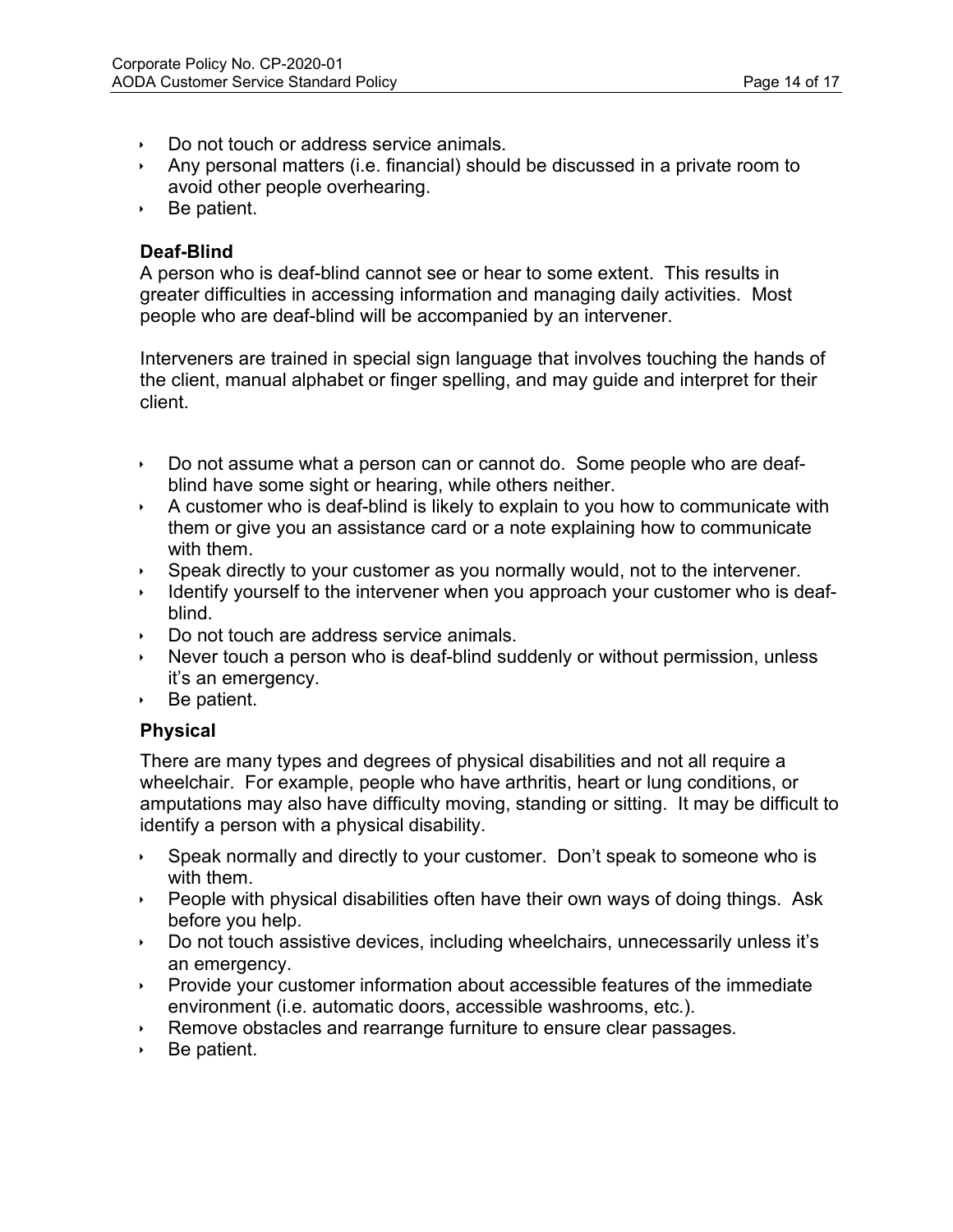## **Intellectual or Developmental**

People with intellectual or development disabilities may have difficulty doing many things most of us take for granted. These disabilities can mildly or profoundly limit one's ability to learn. You may not be able to know that someone has one of these disabilities unless you are told, or you notice the way a person acts, asks questions or uses body languages.

- $\triangleright$  Do not assume a person can or cannot do something.
- $\cdot$  Use plain language and speak in short sentences.
- Make sure your customer understands what you have said.
- If you cannot understand what it being said, do not pretend. Just ask again.
- Provide one piece of information at a time.
- Speak directly to your customer, not to their companion or attendant.
- $\rightarrow$  Be patient and supportive.

## **Learning**

Learning disabilities can result in a host of different communication difficulties for people. They can be subtle, as in having difficulty reading, or more pronounced but they can interfere with a person's ability to receive, express or process information. You may not be able to know that someone has a learning disability unless you are told, or you notice the way a person acts, ask questions or uses body language.

- When you know that someone with a learning disability needs help, ask how you can best help.
- $\rightarrow$  Speak normally, clearly, and directly to your customer.
- Take some time people with certain learning disabilities may take a little longer to understand and respond.
- $\rightarrow$  Try to find ways to provide information in a way that works best for them. For example, have a paper and pen handy.
- If you are dealing with a child, be patient, encouraging and supportive.
- Be courteous and patient and your customer will let you know how to best provide service in a way that works for them.
- $\rightarrow$  Patience and willingness to find a way to communicate are your best tools.

## **Mental Health**

People with mental health disabilities look like anyone else. You will not know that a person has a mental health disability unless you have been told.

- Treat a person with a mental health disability with the same respect and consideration you have for everyone else.
- Be confident and reassuring. Listen carefully and work with your customer to meet their needs.
- If someone appears to be in a crisis, ask them to tell you the best way to help.
- Be patient.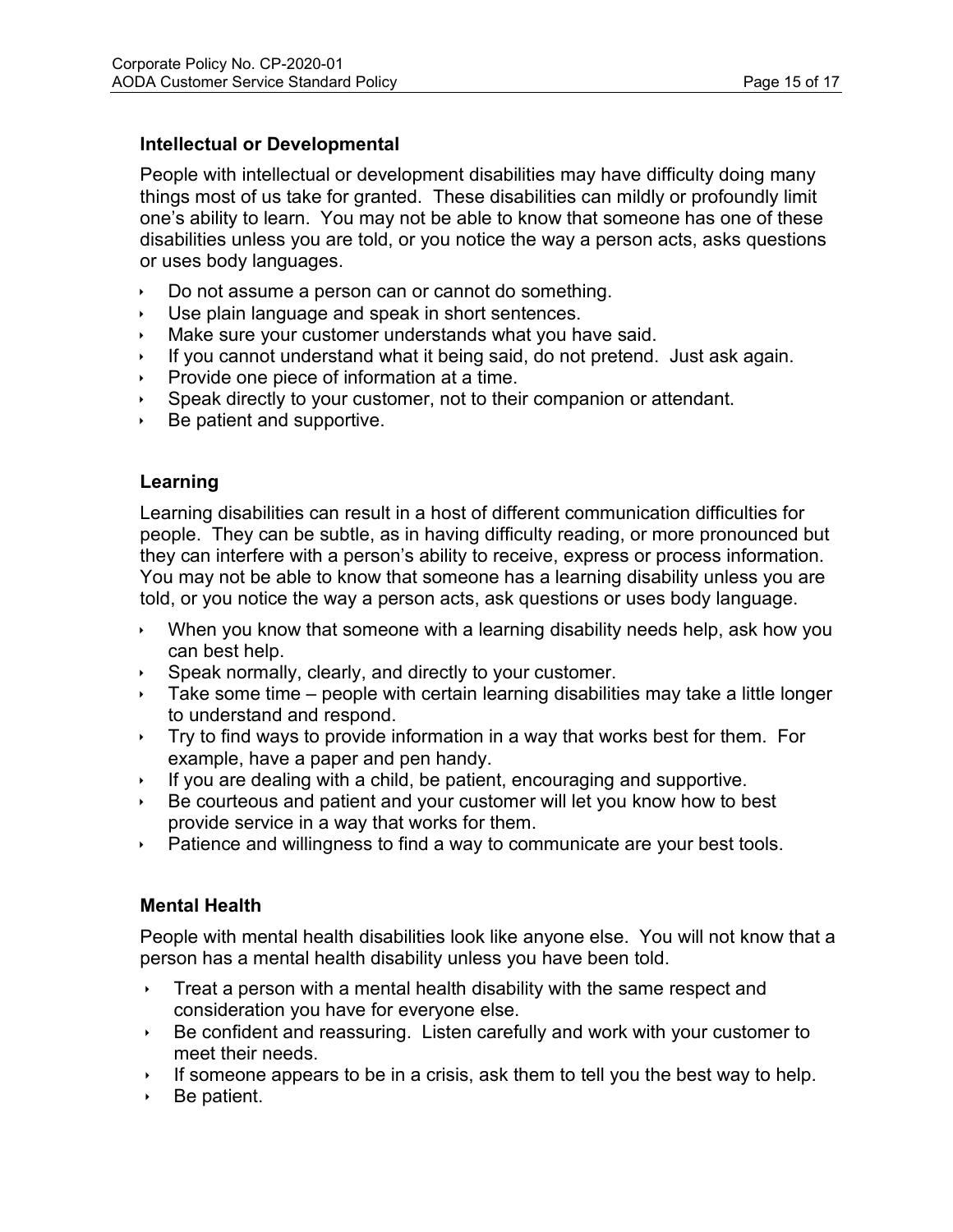## **Speech or Language Impairments**

Some people have problems communicating. It could be the result of cerebral palsy, hearing loss, or another condition that makes it difficult to pronounce words, causes slurring or stuttering, or not being able to express oneself or understand written or spoken language. Some people who have severe disabilities may use communicator boards or other assistive devices.

- Just because a person has one disability does not mean they have another. For example, if a customer has difficulty speaking, do not assume that they have an intellectual or development disability as well.
- If you do not understand, ask your customer to repeat the information.
- If you are able, ask questions that can be answered "yes" or "no."
- $\rightarrow$  Be patient and polite and give your customer whatever time he/she needs to get his/her point across.
- Do not interrupt or finish your customer's sentences. Wait for them to finish.
- Patience, respect and a willingness to find a way to communicate are your best tools.

#### *This information was obtained from the website of the Ontario Ministry of Community and Social Services – Accessibility Standards.*